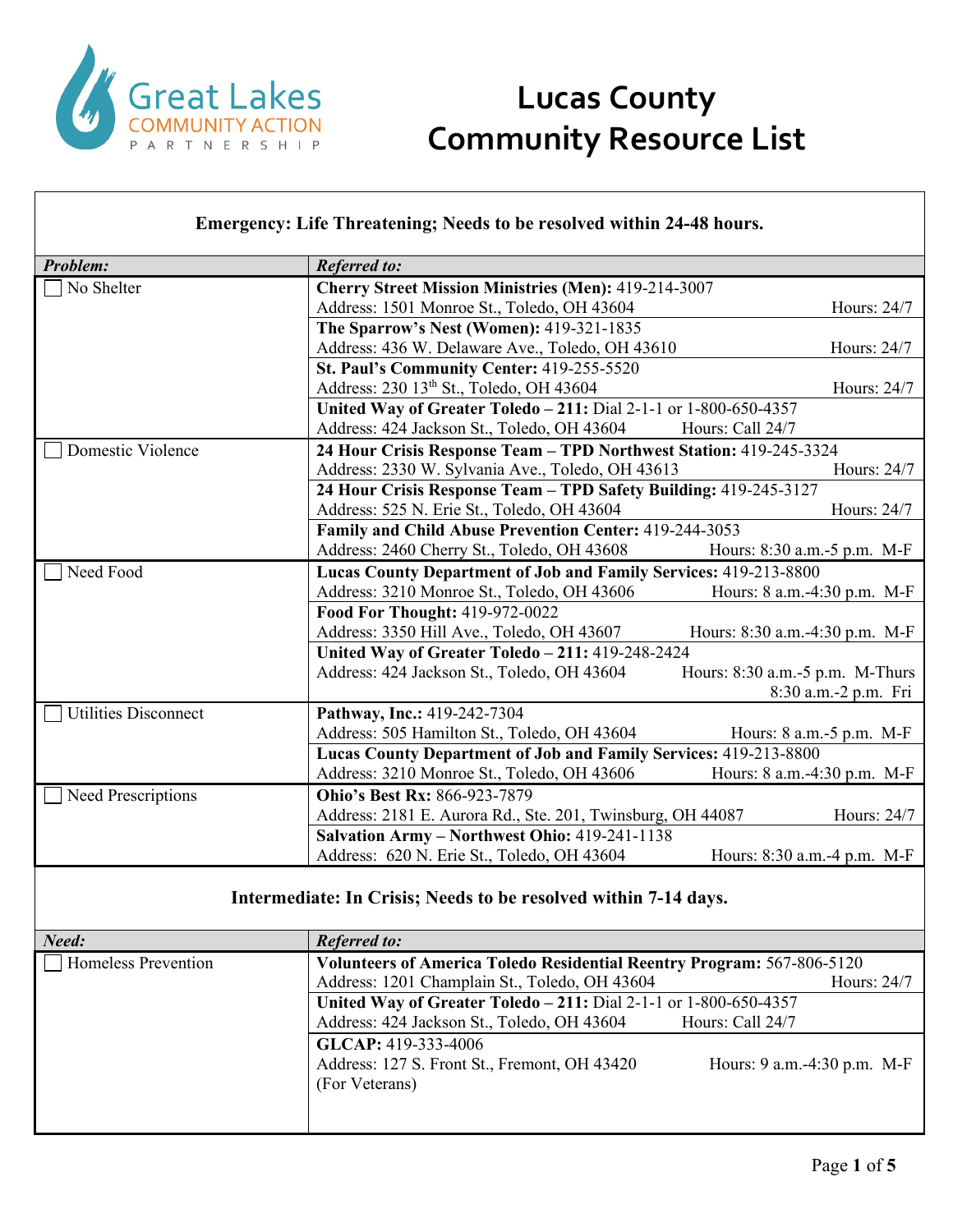

| Rapid Rehousing                     | GLCAP: 419-333-4006                                                                 |  |  |
|-------------------------------------|-------------------------------------------------------------------------------------|--|--|
|                                     | Address: 127 S. Front St., Fremont, OH 43420<br>Hours: 9 a.m. -4:30 p.m. M-F        |  |  |
|                                     | (For Veterans)                                                                      |  |  |
| Disabled Supportive Housing         | <b>Catholic Charities Diocese of Toledo: 419-244-6711</b>                           |  |  |
|                                     | Address: 1933 Spielbusch Ave., Toledo, OH 43604<br>Hours: $8:30$ a.m. $-5$ p.m. M-F |  |  |
|                                     | <b>Ability Center of Greater Toledo: 419-885-5733</b>                               |  |  |
|                                     | Address: 5605 Monroe St., Sylvania, OH 43560<br>Hours: 8:30 a.m.-5 p.m. M-Thurs     |  |  |
|                                     | 8:30 a.m.-3 p.m. Fri                                                                |  |  |
| <b>Emergency Housing Assistance</b> | <b>Great Lakes Community Action Partnership: 800-775-9767</b>                       |  |  |
| (Excludes City of Toledo)           | Address: 127 S. Front St., Fremont, OH 43420<br>Hours: 9 a.m.-4:30 p.m. M-F         |  |  |
| <b>Transitional Housing</b>         | <b>Catholic Charities Diocese of Toledo: 419-244-6711</b>                           |  |  |
|                                     | Address: 1933 Spielbusch Ave., Toledo, OH 43604<br>Hours: $8:30$ a.m. $-5$ p.m. M-F |  |  |
|                                     | Volunteers of America Toledo Residential Reentry Program: 567-806-5120              |  |  |
|                                     | Address: 1201 Champlain St., Toledo, OH 43604<br>Hours: 24/7                        |  |  |
| Water Heater or Furnace             | Pathway, Inc.: 419-242-7304                                                         |  |  |
|                                     | Address: 505 Hamilton St., Toledo, OH 43604<br>Hours: 8 a.m.-5 p.m. M-F             |  |  |
|                                     |                                                                                     |  |  |
|                                     | <b>Maumee Valley Habitat for Humanity: 419-382-1658</b>                             |  |  |
|                                     | Address: 1310 Conant St., Maumee, OH 43537<br>Hours: 10 a.m.-5 p.m. Tues-Sat        |  |  |
| Eye Glass Repair                    | The Sight Center of Northwest Ohio: 419-720-3937                                    |  |  |
|                                     | Address: 1002 Garden Lake Pkwy., Toledo, OH 43614<br>Hours: 8 a.m.-4:30 p.m. M-F    |  |  |
|                                     | United Way of Greater Toledo - 211: Dial 2-1-1 or 1-800-650-4357                    |  |  |
|                                     | Address: 424 Jackson St., Toledo, OH 43604<br>Hours: Call 24/7                      |  |  |
|                                     |                                                                                     |  |  |
|                                     | Transitional: Vulnerable; Needs to be resolved within 30 days.                      |  |  |
|                                     |                                                                                     |  |  |
| Request:                            | <b>Referred to:</b>                                                                 |  |  |
| Sober Living                        | Open Door Ministry: 419-242-7281                                                    |  |  |
|                                     | Address: 2823 Cherry St., Toledo, OH 43608<br>Hours: 7 a.m.-3:30 p.m. M-Sat         |  |  |
| <b>Employment Services</b>          | <b>OhioMeansJobs Lucas County-The Source: 419-213-5627</b>                          |  |  |
|                                     | Address: 1301 Monroe St., Toledo, OH 43604<br>Hours: 8 a.m.-5 p.m. M/Tues/Thurs     |  |  |
|                                     | 8 a.m.-8 p.m. Wed                                                                   |  |  |

|                                                                  | $0.411 - 0.111$ , $0.41$         |  |
|------------------------------------------------------------------|----------------------------------|--|
|                                                                  | 8 a.m.-12 p.m. Fri               |  |
| <b>Bureau of Vocational Rehabilitation (BVR): 419-866-5811</b>   |                                  |  |
| Address: 5241 Southwyck Blvd., Ste. 200, Toledo, OH 43614        |                                  |  |
|                                                                  | Hours: $8$ a.m.- $5$ p.m. M-F    |  |
| Lucas County Department of Job and Family Services: 419-213-8800 |                                  |  |
| Address: 3210 Monroe St., Toledo, OH 43606                       | Hours: $8$ a.m. $-4:30$ p.m. M-F |  |
| Sylvania YMCA/JCC Child Development Center: 419-885-4485         |                                  |  |
| Address: 6465 Sylvania Ave., Sylvania, OH 43560                  | Hours: 5 a.m.-8 p.m. M-Thurs     |  |
|                                                                  | 5 a.m.-7 p.m. Fri                |  |
|                                                                  | 8 a.m.-4 p.m. Sat                |  |
|                                                                  | 8 a.m.-2 p.m. Sun                |  |
| <b>GLCAP Child Development: 800-775-9767</b>                     |                                  |  |
| Address: 127 S. Front St., Fremont, OH 43420                     | Hours: $9$ a.m. $-4:30$ p.m. M-F |  |
| Lucas County Department of Job and Family Services: 419-213-8800 |                                  |  |
| Address: 3210 Monroe St., Toledo, OH 43606                       | Hours: 8 a.m.-4:30 p.m. M-F      |  |
|                                                                  |                                  |  |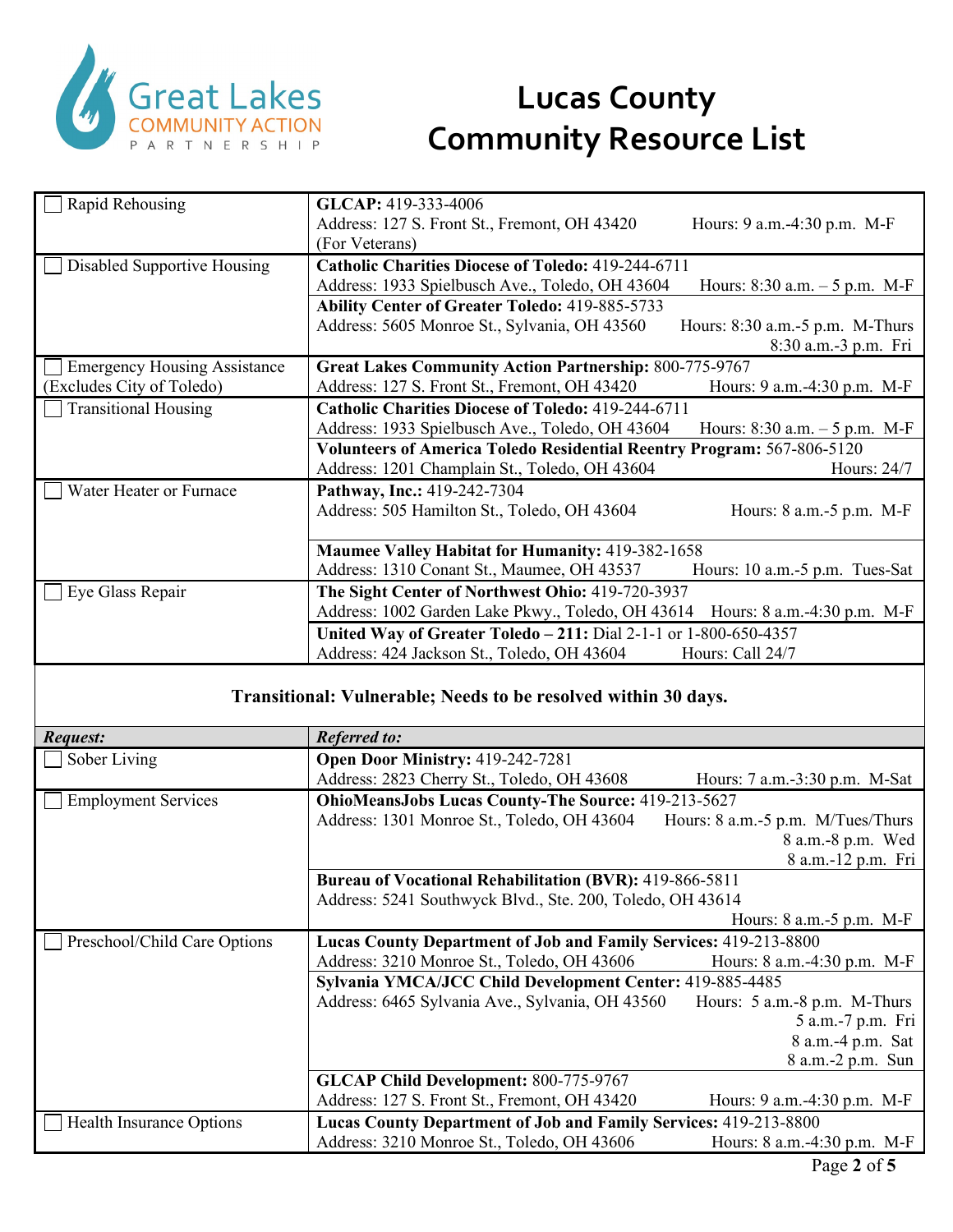

| <b>Income Enrichment</b>          | Lucas County Department of Job and Family Services: 419-213-8800                |
|-----------------------------------|---------------------------------------------------------------------------------|
|                                   | Address: 3210 Monroe St., Toledo, OH 43606                                      |
|                                   | Hours: 8 a.m.-4:30 p.m. M-F                                                     |
| <b>Transportation Services</b>    | Toledo Area Regional Transit Authority (TARTA): 419-243-7433                    |
|                                   | Address: P.O. Box 792, Toledo, OH 43697<br>Hours: 7 a.m.–6 p.m. M-F             |
|                                   | 8 a.m.-5 p.m. Sat                                                               |
|                                   |                                                                                 |
|                                   | Toledo Area Regional Paratransit Service (TARPS): 419-243-7433                  |
|                                   | Address: P.O. Box 792, Toledo, OH 43697<br>Hours: 7 a.m.-6 p.m. M-F             |
|                                   | 8 a.m.-5 p.m. Sat                                                               |
| <b>Legal Services</b>             | Advocates for Basic Legal Equality, Inc. (ABLE): 419-255-0814                   |
|                                   | Address: 525 Jefferson Ave., Ste. 300, Toledo, OH 43604                         |
|                                   | Hours: Call for Information                                                     |
|                                   | Advocacy & Protective Services, Inc.: 419-389-4715                              |
|                                   | Address: 1101 S. Detroit Ave., Bldg. 612, Toledo, OH 43614                      |
|                                   | Hours: 9 a.m.-5 p.m. M-F                                                        |
| Telephone Service                 | Lifeline Telephone Assistance: 800-234-9473                                     |
|                                   | Address: www.lifelinesupport.org<br>Hours: 9 a.m.-9 p.m. M-F                    |
| Physician                         | Toledo/Lucas County CareNet: 419-842-0800                                       |
|                                   | Address: 3231 Central Park West, #200, Toledo, OH 43617                         |
|                                   | Hours: 8 a.m. -4:30 p.m. M-F                                                    |
|                                   | Toledo-Lucas County Health Department: 419-213-4100                             |
|                                   | Address: 635 N. Erie St., Toledo, OH 43604<br>Hours: 8 a.m.-4:45 p.m. M-F       |
| <b>Dentist Options</b>            | Toledo-Lucas County Health Department: 419-213-4100                             |
|                                   | Address: 635 N. Erie St., Toledo, OH 43604<br>Hours: 8 a.m.-4:45 p.m. M-F       |
| Mental Health Treatment Options   | Zepf Center: 419-841-7701                                                       |
|                                   | Address: 6605 W. Central Ave., Toledo, OH 43617                                 |
|                                   | Hours: 8:30 a.m.-4:30 p.m. M/W                                                  |
|                                   | 8 a.m.-8 p.m. Tues                                                              |
|                                   | 8:30 a.m.-8 p.m. Thurs                                                          |
|                                   | 8:30 a.m.-4:30 p.m. Fri                                                         |
|                                   |                                                                                 |
| Alcohol/Drug Treatment Options    | Zepf Center: 419-841-7701                                                       |
|                                   | Address: 6605 W. Central Ave., Toledo, OH 43617                                 |
|                                   | Hours: 8:30 a.m.-4:30 p.m. M/W                                                  |
|                                   | 8 a.m.-8 p.m. Tues                                                              |
|                                   | 8:30 a.m.-8 p.m. Thurs                                                          |
|                                   | 8:30 a.m.-4:30 p.m. Fri                                                         |
|                                   | A Renewed Mind: 419-720-9247                                                    |
|                                   | Address: 1832 Adams St., Toledo, OH 43604<br>Hours: 7:30 a.m.–5:30 p.m. M-Thurs |
|                                   | 7:30 a.m.-3:30 p.m. Fri                                                         |
| Nutrition Information: Children 5 | Women, Infants, and Children Program (WIC): 419-213-4422                        |
| and Under and Pregnant Women      | Toledo-Lucas County Health Department                                           |
|                                   | Address: 635 N. Erie St., Toledo, OH 43604<br>Hours: $8$ a.m. $-4:45$ p.m. M-F  |
|                                   |                                                                                 |
|                                   |                                                                                 |
|                                   |                                                                                 |
|                                   |                                                                                 |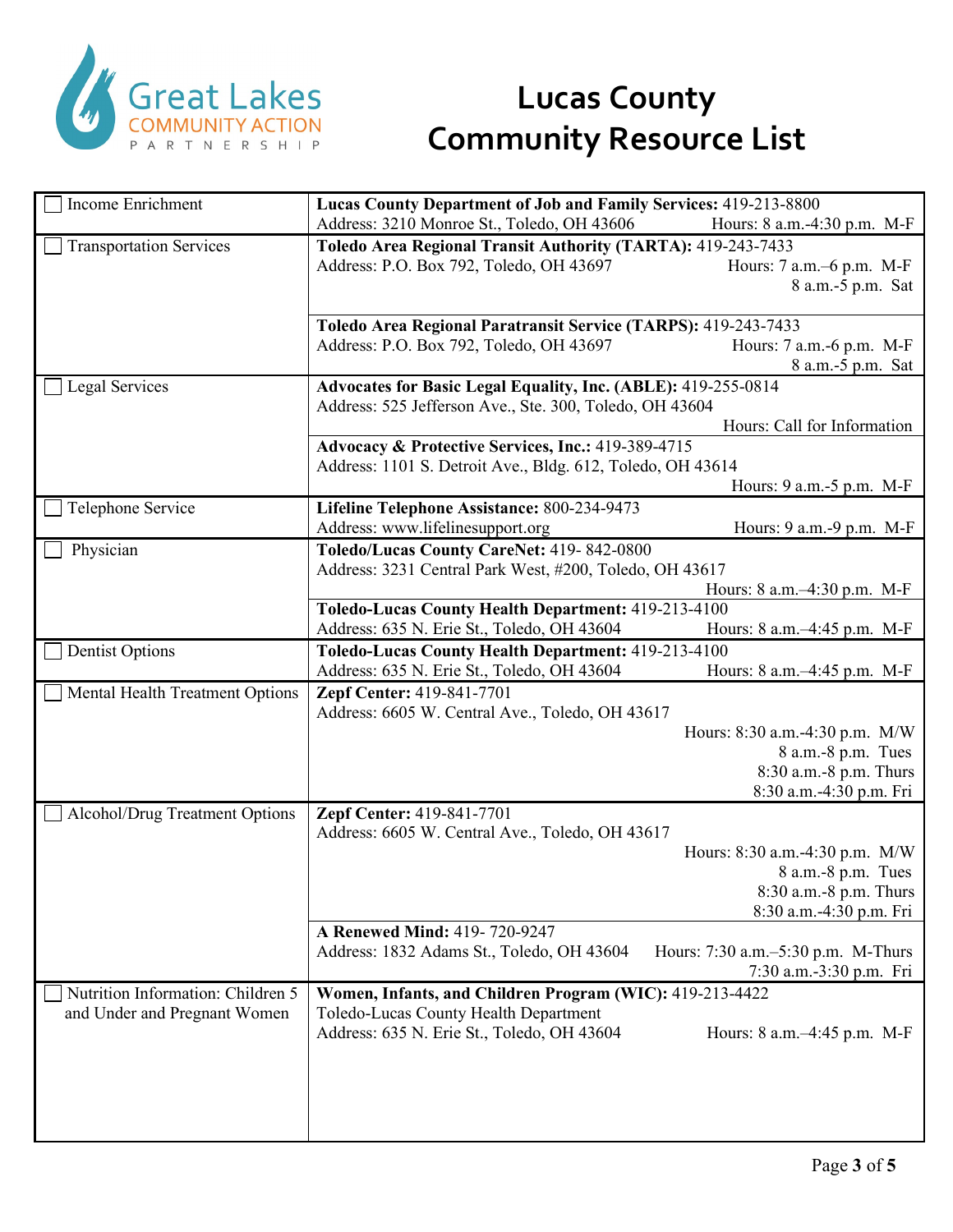

| <b>Referred to:</b><br>Request:<br><b>Family House: 419-242-5505</b><br>Home Repair/Weatherization<br>Address: 669 Indiana Ave., Toledo, OH 43604<br>Hours: 9 a.m. - 5 p.m. M-F<br>Pathway, Inc.: 419-242-7304<br>Address: 505 Hamilton St., Toledo, OH 43604<br>Hours: $8$ a.m. $-5$ p.m. M-F<br>GLCAP Housing Department: 419-334-8911 or 800-775-9767<br>Address: 127 S. Front St., Fremont, OH 43420<br>Hours: 8 a.m.-5 p.m. M-F<br>Great Lakes Community Action Partnership: 800-775-9767<br>Home Energy Conservation<br>Address: 127 S. Front St., Fremont, OH 43420<br>Hours: 9 a.m.-4:30 p.m. M-F<br>United Way of Greater Toledo - 211: Dial 2-1-1 or 1-800-650-4357<br>Home Purchase Planning<br>Hours: Call 24/7<br>Address: 424 Jackson St., Toledo, OH 43604<br><b>Great Lakes Community Action Partnership: 800-775-9767</b><br>Private Well Assistance<br>Address: 127 S. Front St., Fremont, OH 43420<br>Hours: 9 a.m.-4:30 p.m. M-F<br><b>GED Classes</b><br>PENTA Career Center: 419-661-6555<br>Address: 9301 Buck Rd., Perrysburg, OH 43551<br>Hours: 8:30 a.m.–7:30 p.m. M-Thurs<br>8:30 a.m.-3:30 p.m. Fri<br>Four County Career Center: 419-267-3331<br>Address: 22-900 St. Rt. 34, Archbold, OH 43502<br>Hours: 6 a.m. -4 p.m. M-F<br><b>Catholic Club: 419-243-7255</b><br><b>Parenting Classes</b><br>Address: 1601 Jefferson Ave., Toledo, OH 43604<br>Hours: 7:30 a.m. -5:30 p.m. M-F<br>United Way of Greater Toledo - 211: Dial 2-1-1 or 1-800-650-4357<br>Address: 424 Jackson St., Toledo, OH 43604<br>Hours: Call 24/7 |
|---------------------------------------------------------------------------------------------------------------------------------------------------------------------------------------------------------------------------------------------------------------------------------------------------------------------------------------------------------------------------------------------------------------------------------------------------------------------------------------------------------------------------------------------------------------------------------------------------------------------------------------------------------------------------------------------------------------------------------------------------------------------------------------------------------------------------------------------------------------------------------------------------------------------------------------------------------------------------------------------------------------------------------------------------------------------------------------------------------------------------------------------------------------------------------------------------------------------------------------------------------------------------------------------------------------------------------------------------------------------------------------------------------------------------------------------------------------------------------------------------------------------------------------------------------|
|                                                                                                                                                                                                                                                                                                                                                                                                                                                                                                                                                                                                                                                                                                                                                                                                                                                                                                                                                                                                                                                                                                                                                                                                                                                                                                                                                                                                                                                                                                                                                         |
|                                                                                                                                                                                                                                                                                                                                                                                                                                                                                                                                                                                                                                                                                                                                                                                                                                                                                                                                                                                                                                                                                                                                                                                                                                                                                                                                                                                                                                                                                                                                                         |
|                                                                                                                                                                                                                                                                                                                                                                                                                                                                                                                                                                                                                                                                                                                                                                                                                                                                                                                                                                                                                                                                                                                                                                                                                                                                                                                                                                                                                                                                                                                                                         |
|                                                                                                                                                                                                                                                                                                                                                                                                                                                                                                                                                                                                                                                                                                                                                                                                                                                                                                                                                                                                                                                                                                                                                                                                                                                                                                                                                                                                                                                                                                                                                         |
|                                                                                                                                                                                                                                                                                                                                                                                                                                                                                                                                                                                                                                                                                                                                                                                                                                                                                                                                                                                                                                                                                                                                                                                                                                                                                                                                                                                                                                                                                                                                                         |
|                                                                                                                                                                                                                                                                                                                                                                                                                                                                                                                                                                                                                                                                                                                                                                                                                                                                                                                                                                                                                                                                                                                                                                                                                                                                                                                                                                                                                                                                                                                                                         |
|                                                                                                                                                                                                                                                                                                                                                                                                                                                                                                                                                                                                                                                                                                                                                                                                                                                                                                                                                                                                                                                                                                                                                                                                                                                                                                                                                                                                                                                                                                                                                         |
|                                                                                                                                                                                                                                                                                                                                                                                                                                                                                                                                                                                                                                                                                                                                                                                                                                                                                                                                                                                                                                                                                                                                                                                                                                                                                                                                                                                                                                                                                                                                                         |
|                                                                                                                                                                                                                                                                                                                                                                                                                                                                                                                                                                                                                                                                                                                                                                                                                                                                                                                                                                                                                                                                                                                                                                                                                                                                                                                                                                                                                                                                                                                                                         |
|                                                                                                                                                                                                                                                                                                                                                                                                                                                                                                                                                                                                                                                                                                                                                                                                                                                                                                                                                                                                                                                                                                                                                                                                                                                                                                                                                                                                                                                                                                                                                         |
|                                                                                                                                                                                                                                                                                                                                                                                                                                                                                                                                                                                                                                                                                                                                                                                                                                                                                                                                                                                                                                                                                                                                                                                                                                                                                                                                                                                                                                                                                                                                                         |
|                                                                                                                                                                                                                                                                                                                                                                                                                                                                                                                                                                                                                                                                                                                                                                                                                                                                                                                                                                                                                                                                                                                                                                                                                                                                                                                                                                                                                                                                                                                                                         |
|                                                                                                                                                                                                                                                                                                                                                                                                                                                                                                                                                                                                                                                                                                                                                                                                                                                                                                                                                                                                                                                                                                                                                                                                                                                                                                                                                                                                                                                                                                                                                         |
|                                                                                                                                                                                                                                                                                                                                                                                                                                                                                                                                                                                                                                                                                                                                                                                                                                                                                                                                                                                                                                                                                                                                                                                                                                                                                                                                                                                                                                                                                                                                                         |
|                                                                                                                                                                                                                                                                                                                                                                                                                                                                                                                                                                                                                                                                                                                                                                                                                                                                                                                                                                                                                                                                                                                                                                                                                                                                                                                                                                                                                                                                                                                                                         |
|                                                                                                                                                                                                                                                                                                                                                                                                                                                                                                                                                                                                                                                                                                                                                                                                                                                                                                                                                                                                                                                                                                                                                                                                                                                                                                                                                                                                                                                                                                                                                         |
|                                                                                                                                                                                                                                                                                                                                                                                                                                                                                                                                                                                                                                                                                                                                                                                                                                                                                                                                                                                                                                                                                                                                                                                                                                                                                                                                                                                                                                                                                                                                                         |
|                                                                                                                                                                                                                                                                                                                                                                                                                                                                                                                                                                                                                                                                                                                                                                                                                                                                                                                                                                                                                                                                                                                                                                                                                                                                                                                                                                                                                                                                                                                                                         |
|                                                                                                                                                                                                                                                                                                                                                                                                                                                                                                                                                                                                                                                                                                                                                                                                                                                                                                                                                                                                                                                                                                                                                                                                                                                                                                                                                                                                                                                                                                                                                         |
|                                                                                                                                                                                                                                                                                                                                                                                                                                                                                                                                                                                                                                                                                                                                                                                                                                                                                                                                                                                                                                                                                                                                                                                                                                                                                                                                                                                                                                                                                                                                                         |
|                                                                                                                                                                                                                                                                                                                                                                                                                                                                                                                                                                                                                                                                                                                                                                                                                                                                                                                                                                                                                                                                                                                                                                                                                                                                                                                                                                                                                                                                                                                                                         |
|                                                                                                                                                                                                                                                                                                                                                                                                                                                                                                                                                                                                                                                                                                                                                                                                                                                                                                                                                                                                                                                                                                                                                                                                                                                                                                                                                                                                                                                                                                                                                         |
| <b>Family Planning Services</b><br>United Way of Greater Toledo - 211: Dial 2-1-1 or 1-800-650-4357                                                                                                                                                                                                                                                                                                                                                                                                                                                                                                                                                                                                                                                                                                                                                                                                                                                                                                                                                                                                                                                                                                                                                                                                                                                                                                                                                                                                                                                     |
| Address: 424 Jackson St., Toledo, OH 43604<br>Hours: Call 24/7                                                                                                                                                                                                                                                                                                                                                                                                                                                                                                                                                                                                                                                                                                                                                                                                                                                                                                                                                                                                                                                                                                                                                                                                                                                                                                                                                                                                                                                                                          |
| Toledo-Lucas County Health Department: 419-213-4100                                                                                                                                                                                                                                                                                                                                                                                                                                                                                                                                                                                                                                                                                                                                                                                                                                                                                                                                                                                                                                                                                                                                                                                                                                                                                                                                                                                                                                                                                                     |
| Address: 635 N. Erie St., Toledo, OH 43604<br>Hours: 8 a.m.-4:45 p.m. M-F                                                                                                                                                                                                                                                                                                                                                                                                                                                                                                                                                                                                                                                                                                                                                                                                                                                                                                                                                                                                                                                                                                                                                                                                                                                                                                                                                                                                                                                                               |
| Credit Counseling: 419-241-4531<br>Outstanding Bills / Debt Services                                                                                                                                                                                                                                                                                                                                                                                                                                                                                                                                                                                                                                                                                                                                                                                                                                                                                                                                                                                                                                                                                                                                                                                                                                                                                                                                                                                                                                                                                    |
| Address: 457 S. Reynolds Rd., Toledo, OH 43615<br>Hours: 9:30 a.m.-5 p.m. M-F                                                                                                                                                                                                                                                                                                                                                                                                                                                                                                                                                                                                                                                                                                                                                                                                                                                                                                                                                                                                                                                                                                                                                                                                                                                                                                                                                                                                                                                                           |
| OSU Extension Office-Lucas County: 419-213-4254<br><b>Budgeting Education</b>                                                                                                                                                                                                                                                                                                                                                                                                                                                                                                                                                                                                                                                                                                                                                                                                                                                                                                                                                                                                                                                                                                                                                                                                                                                                                                                                                                                                                                                                           |
| Address: One Government Center, Ste. 550, Toledo, OH 43604                                                                                                                                                                                                                                                                                                                                                                                                                                                                                                                                                                                                                                                                                                                                                                                                                                                                                                                                                                                                                                                                                                                                                                                                                                                                                                                                                                                                                                                                                              |
| Hours: 8 a.m.-4:30 p.m. M-F                                                                                                                                                                                                                                                                                                                                                                                                                                                                                                                                                                                                                                                                                                                                                                                                                                                                                                                                                                                                                                                                                                                                                                                                                                                                                                                                                                                                                                                                                                                             |
| <b>Vocational/College Options</b><br>PENTA Career Center: 419-661-6555                                                                                                                                                                                                                                                                                                                                                                                                                                                                                                                                                                                                                                                                                                                                                                                                                                                                                                                                                                                                                                                                                                                                                                                                                                                                                                                                                                                                                                                                                  |
| Address: 9301 Buck Rd., Perrysburg, OH 43551                                                                                                                                                                                                                                                                                                                                                                                                                                                                                                                                                                                                                                                                                                                                                                                                                                                                                                                                                                                                                                                                                                                                                                                                                                                                                                                                                                                                                                                                                                            |
| Hours: 8:30 a.m.–7:30 p.m. M-Thurs                                                                                                                                                                                                                                                                                                                                                                                                                                                                                                                                                                                                                                                                                                                                                                                                                                                                                                                                                                                                                                                                                                                                                                                                                                                                                                                                                                                                                                                                                                                      |
| 8:30 a.m.-3:30 p.m. Fri                                                                                                                                                                                                                                                                                                                                                                                                                                                                                                                                                                                                                                                                                                                                                                                                                                                                                                                                                                                                                                                                                                                                                                                                                                                                                                                                                                                                                                                                                                                                 |
| <b>Owens Community College: 567-661-7000</b>                                                                                                                                                                                                                                                                                                                                                                                                                                                                                                                                                                                                                                                                                                                                                                                                                                                                                                                                                                                                                                                                                                                                                                                                                                                                                                                                                                                                                                                                                                            |
| Address: 30335 Oregon Rd., Perrysburg, OH 43551<br>Hours: Call for Information                                                                                                                                                                                                                                                                                                                                                                                                                                                                                                                                                                                                                                                                                                                                                                                                                                                                                                                                                                                                                                                                                                                                                                                                                                                                                                                                                                                                                                                                          |
| Alternative Educational Funding<br>Lucas County Department of Job and Family Services: 419-213-8800                                                                                                                                                                                                                                                                                                                                                                                                                                                                                                                                                                                                                                                                                                                                                                                                                                                                                                                                                                                                                                                                                                                                                                                                                                                                                                                                                                                                                                                     |
| Address: 3210 Monroe St., Toledo, OH 43606<br>Hours: 8 a.m.-4:30 p.m. M-F                                                                                                                                                                                                                                                                                                                                                                                                                                                                                                                                                                                                                                                                                                                                                                                                                                                                                                                                                                                                                                                                                                                                                                                                                                                                                                                                                                                                                                                                               |
| Business Dev. Counseling<br>Toledo Regional Chamber of Commerce: 419-243-8191<br>Address: 300 Madison Ave., Ste. 200, Toledo, OH 43604                                                                                                                                                                                                                                                                                                                                                                                                                                                                                                                                                                                                                                                                                                                                                                                                                                                                                                                                                                                                                                                                                                                                                                                                                                                                                                                                                                                                                  |
| Hours: 8:30 a.m. - 5 p.m. M-F                                                                                                                                                                                                                                                                                                                                                                                                                                                                                                                                                                                                                                                                                                                                                                                                                                                                                                                                                                                                                                                                                                                                                                                                                                                                                                                                                                                                                                                                                                                           |

٦